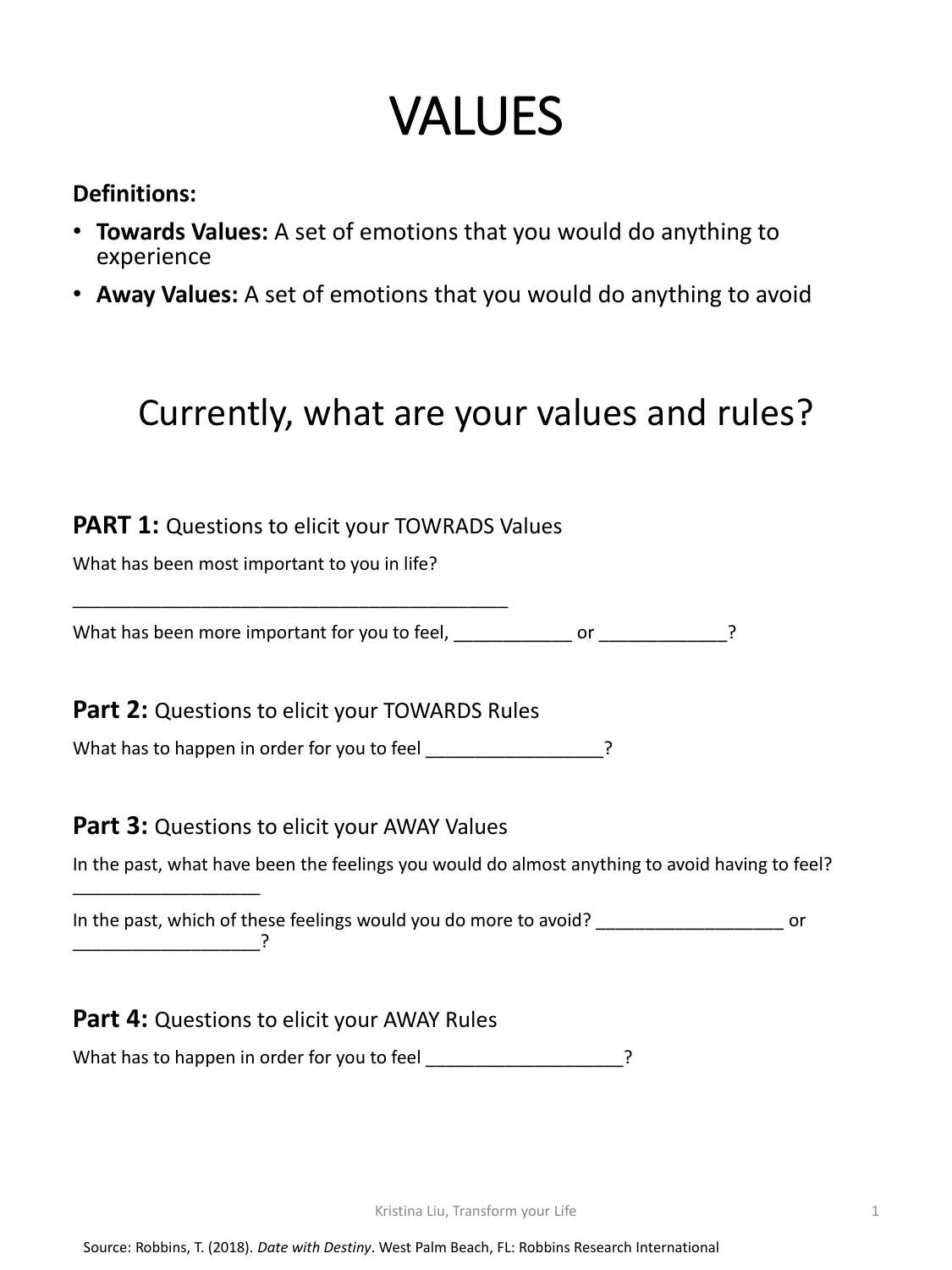### MY PRESENT TOWARDS **VALUES AND RULES**

Kristina Liu, Transform your Life

Source: Robbins, T. (2018). Date with Destiny. West Palm Beach, FL: Robbins Research International